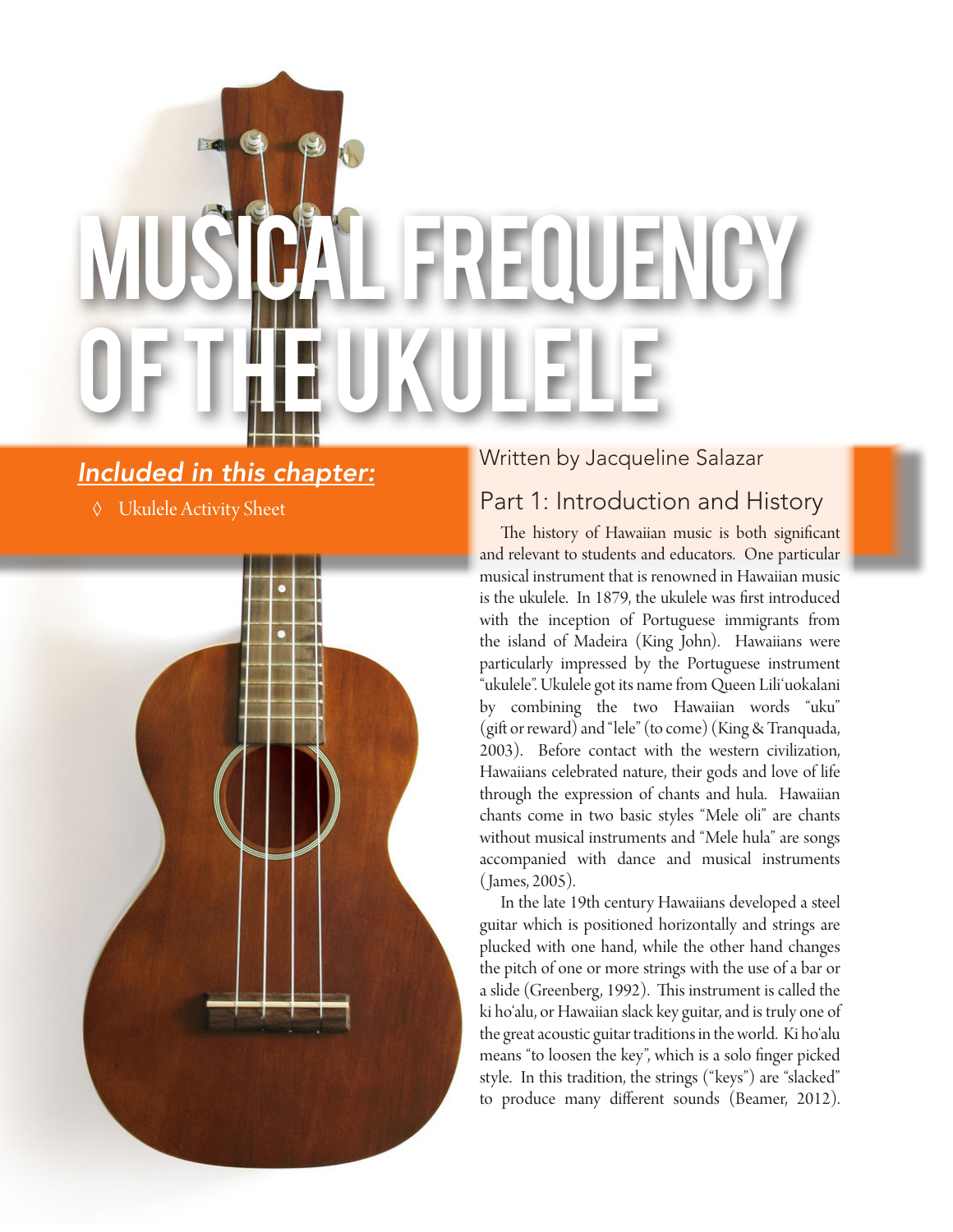

Although, modern Hawaiian music is a combination of ancient music and it has modern influences. It is not uncommon to hear a new Hawaiian song with components of country music (Instant Hawaiʻi, 2008). The lyrics usually have to do with the places of Hawaiʻi's love, nature, and culture. Thus, Hawaiʻi is so diverse; this diversity has made its way into the beauty of music.

The knowledge of Hawaiian music goes throughout the classrooms and it incorporates ethnomathematics. Building methods and strategies for students to play the ukulele will enhance the understanding of math. Thus, the link between tradition and music will be exhibited through this intercultural exercise in mathematics.

## Part 2: Goal of Lesson Plan

Learning the ukulele's strings and tunings will focus on the cycle of ethnomathematics and to expand its ideas for future teachers. The goal is to teach seventh graders the relationship between ukulele's four strings (A, E, C, G) and its frequency (Hz). A 26" Tenor ukulele will be played with three different unique tones (G4-C4- E4-A4, A4 D4 F#4 B4, & D4-G3-B3-E4) (Hurd, Costello, & Beloff, 2012). According to the Common Core State Standards for Mathematics (CCSS), grade seven will identify ratios and proportional relationships (7.RP.1, 7.RP.2, 7.RP.3) such as identifying diagraphs, testing for equivalent ratios in a table, graphing points, and relationships between quantities (Common Core State Standards Initiative, 2012).

Furthermore, this activity corresponds to Hawaiʻi Content and Performance Standards III Benchmark MA.7.10.1-3: Patterns, Functions, and Algebra (i.e., tables, graphs, graphing technology, equations of linear functions, and linear relationships); and Benchmark MA.7.11.1: Data Analysis, Statistics, and Probability (i.e., pose questions, collect data, select the appropriate representation graph and display data) (Hawaiʻi Standards Database, 2011). Students will learn the basic history of the Ukulele and the importance of the tones. Also, students will identify each string, analyze the three different tuning  $(C, G, D)$ , record each chord (Audacity), measure the chord's frequency through Audacity and draw a line graph to compare the four string's frequency. Plus, visualizing the Ukulele sound waves through audacity will engage the students to recognize and distinguish the patterns of mathematics.

## Part 3: Methodology

#### *Basic Data*

To initiate the thought process, the teacher will ask What does the word ukulele mean? Is the ukulele originally from Hawaiʻi, if not where? What are the differences between "Mele Oli" and "Mele Hula"? After the discussion of ukulele's history, the students will engage in a fun activity and answer each question as a class. The following table is an example how the students will record and write down data.

#### *Audacity Data*

| Table 1: Ukulele Frequency |                                       |                     |                          |  |  |  |
|----------------------------|---------------------------------------|---------------------|--------------------------|--|--|--|
| Tuning                     | $^{\prime\prime}$ C $^{\prime\prime}$ | $''$ G"             | $^{\prime\prime}$ $\Box$ |  |  |  |
| <b>First String</b>        | A(440 Hz)                             | E(329 Hz)           | B (493 Hz)               |  |  |  |
| Second String              | E(329 Hz)                             | B(246 Hz)           | F# (370 Hz)              |  |  |  |
| Third String               | C(264 Hz)                             | $G(192 \text{ Hz})$ | D(293 Hz)                |  |  |  |
| Fourth String              | G(196 Hz)                             | D(293 Hz)           | A(220 Hz)                |  |  |  |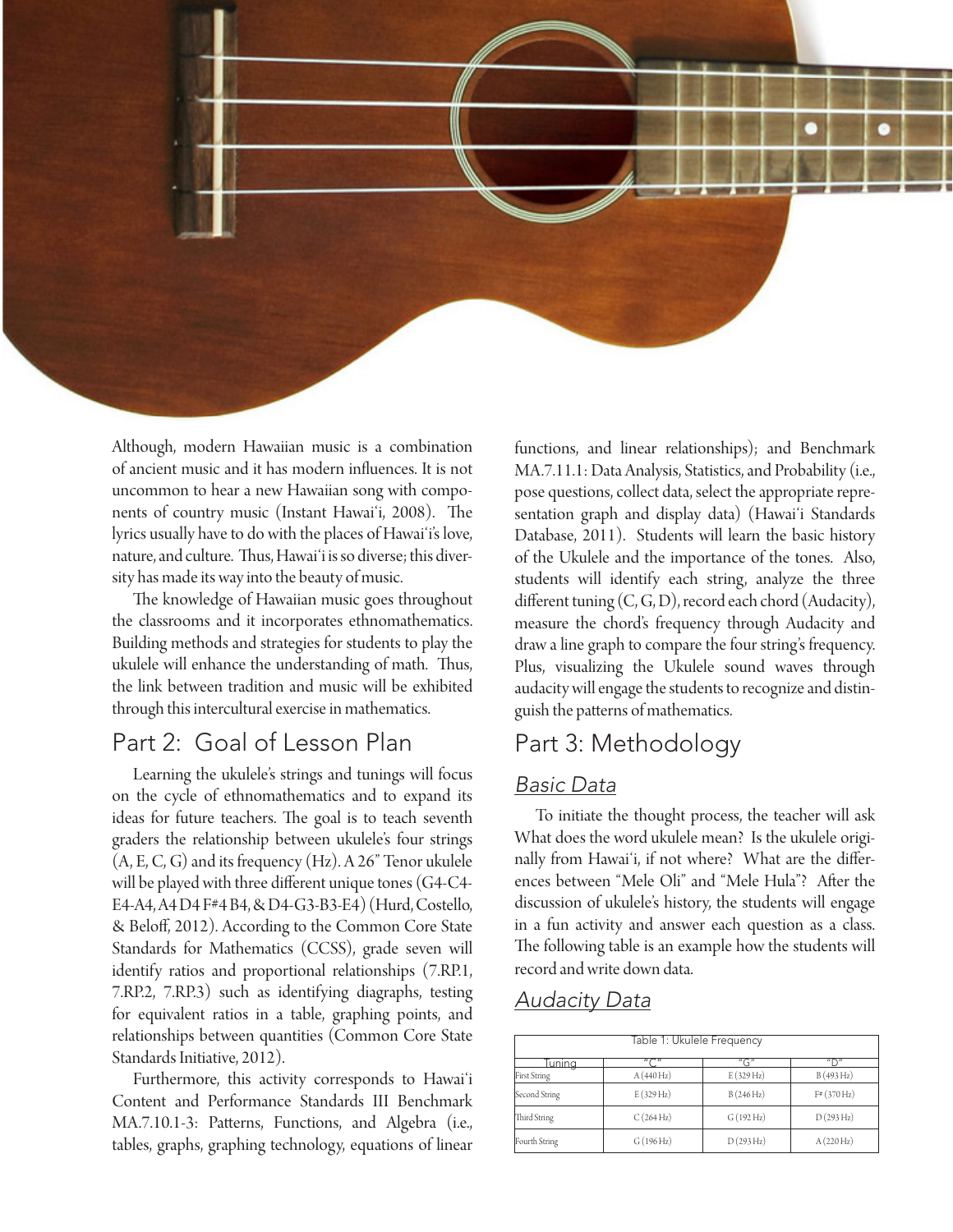To begin, the students will pair up with a partner and they will identify each chord on the Ukulele's strings (shown below).



Photo: Daniel Rodriquez's Ukulele by Jacqueline Salazar

1. The first student will play one string at a time while the other student is recording the sound wave through Audacity and switch turns. For instance, the following example is a recording of chord C (Third String).

2. Once the students stop recording, they will analyze the frequency by using plot spectrum to make it readable and easier to understand (see below).



a. Go to "Analyze" menu then select "Plot Spectrum"

b. A new window will open (Frequency Analysis) and set the "Algorithm" to Standard Autocorrelation at the bottom left (see #1).

c. Place the mouse cursor on the graph to the first peak or the second peak (see #2) Determine the chord's name and its frequency at the bottom (see #3).



#### *Graphing*

3. Each student will have the opportunity to have their own data table and start graphing each point. To have an accurate graph, the students will brainstorm which graph is appropriate. In this activity, a line graph is readable and shows the difference of each tone (shown above).

4. To make the activity more interesting is to find the "mean" (example 1) of each tuning and to discuss the different tuning. Finding the "mean" will enhance the student to identify the different patterns of frequency and improvements on arithmetic functions.

#### *Example 1:*



- $\Diamond$  Tuning C = 307.25 Hz
- $\Diamond$  Tuning G = 265 Hz
- $\Diamond$  Tuning D = 344 Hz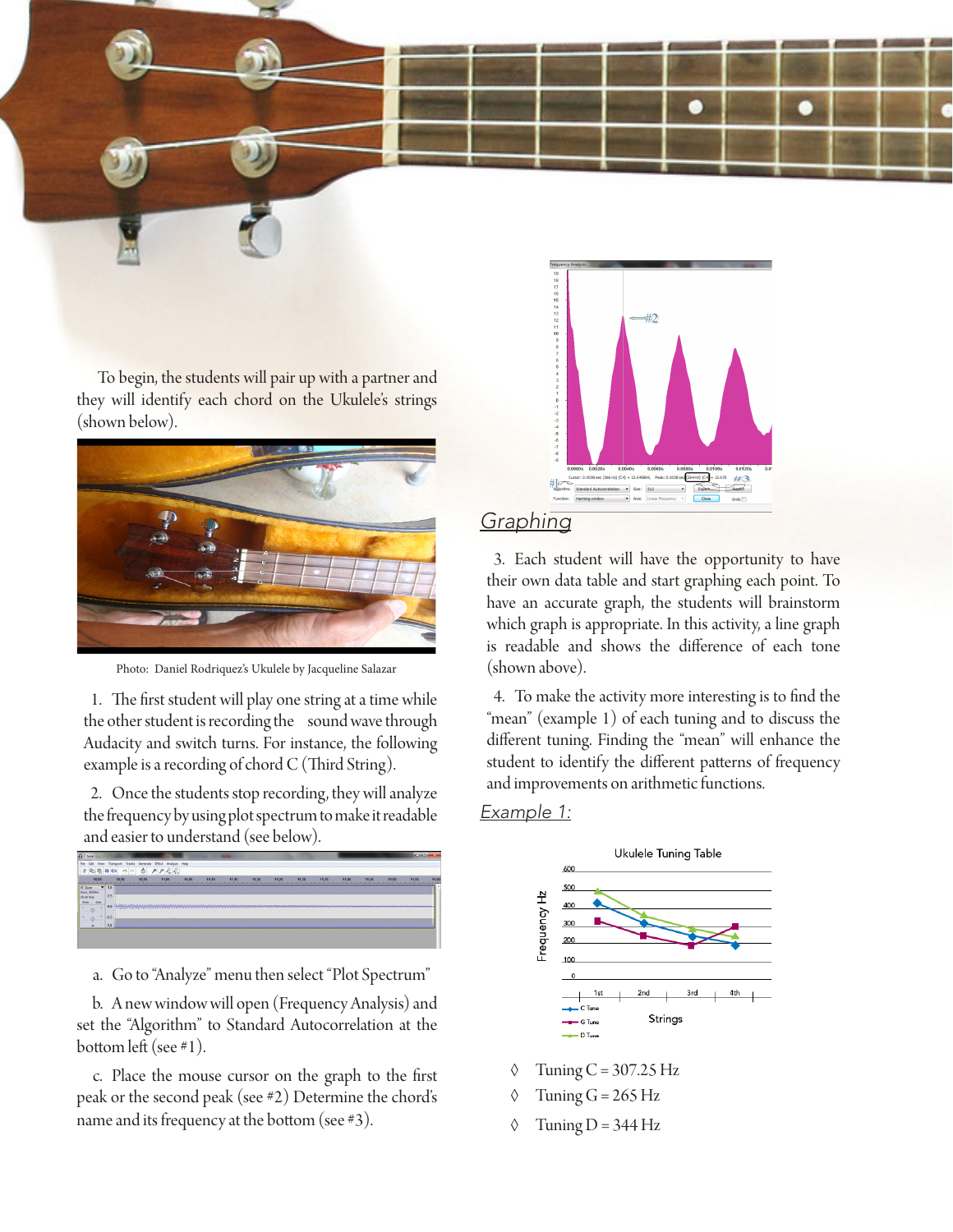

Also, the students will have a chance to answer the following question on the activity sheet. These questions will reflect how Math connects to music and its connection outside the classrooms.

5. Finally, have the teacher to explain the data thoroughly and have a 15-30 minute answer discussion as a class.

## Part 4: Conclusion

Music and mathematics are closely connected in many ways such as tone, tuning, frequency, rhythm, and pitch (Schmidt Jones, p. 2). This lesson plan integrates mathematical knowledge and fundamentals of culture. Music inspires students with confidence and empowers their intellectual abilities. By introducing students' cultural heritage it will give them positive outcomes in life and the importance of the Hawaiian culture. Doing hands on activities it will show the student to examine, analyze, recognize, and incorporate data without hesitation. In conclusion, the end results will assist students to internalize their understanding of ethnomathematics and encourage them to ponder the uniqueness of mathematics.

#### References

Beamer, K. (2012). A Brief History of Slack Key Guitar. Retrieved from http://www.kbeamer.com/sk\_history.html

- Common Core State Standards Initiative. (2012). Retrieved from http://www.corestandards.org/the-standards/mathematics/grade-7/ratiosand-proportional-relationships/
- Hurd, D., Costello, R., & Beloff, J. (2012). Tunings for the 4-String Tenor. Retrieved from http://www.ukuleles.com/SetupnCare/TenorTune. html

Greenberg, M. (1992). The Ukulele in your Classroom. Music Educators Journal, 79(3), 43-49.

Hawaii Standards Database. (2011). Retrieved from http://standardstoolkit.k12.hi.us/index.htm

Heimiller J., Huron, D., Nandini, I., Aarden, B., & Hogland, E. (2002). Where Math Meets Music Ohio University School of Music.

Huron, D., Nandini, I., Aarden, B., & Hogland, E. (2002). Frequency Ratio Theory.

Retrieved from http://www.music-cog.ohio-state.edu/Music829B/ratios.html

- Huron, D., Nandini, I., Aarden, B., & Hogland, E. (2002). Consonance and Dissonance. Retrieved from http://www.music-cog.ohio-state.edu/ Music829B/main.theories.html
- Halliday, D. & Resnick, R. (2004). Fundamentals of Physics. Hoboken, NJ: Wiley.

Instant Hawaii. (2008). Retrieved from http://www.instanthawaii.com/cgi-bin/hawaii?Music

James, T. (2005). Chanting. Retrieved from http://www.ancienthuna.com/chanting.htm

King, J. & Tranquada, J. (2003). A New History of the Origins and Development of the 'Ukulele, 1938-1915. Hawaiian Journal of History, 37, 1-32.

Morrison, T. (2011, January 31). A String Thing. Times. Retrieved from http://www.time.com/time/magazine/article/0,9171,2043445,00.html Schmidt-Jones, C. (2011). Musical Intervals, Frequency, and Ratio. Retrieved from http://cnx.org/content/m11808/1.7/.